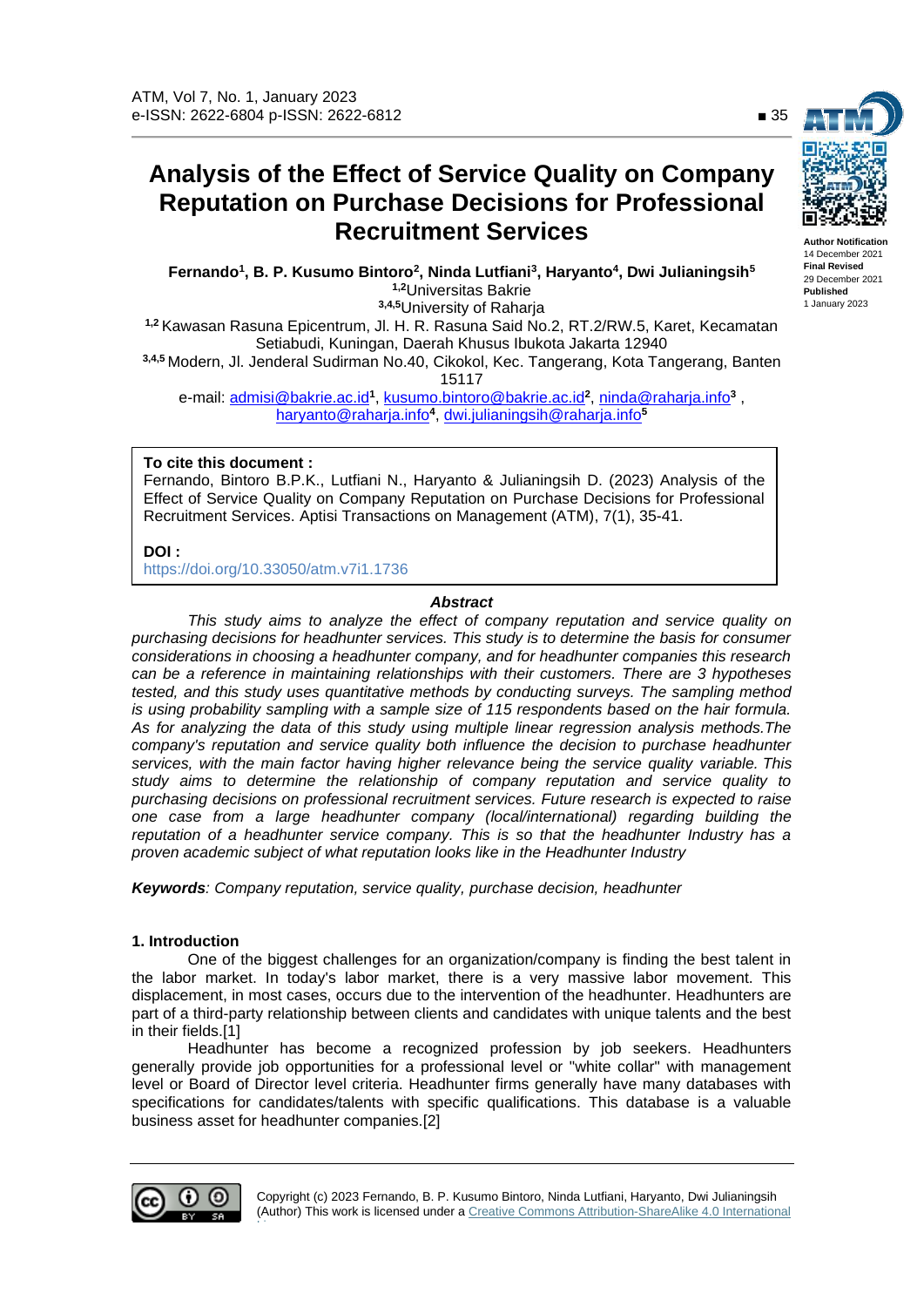Skills largely determine the success of a headhunter as a profession in enhancing and managing a reputation as an elite professional labor market broker. [3] The life and death of a headhunter firm are determined by its ability to manage its reputation. Harvey further explained that headhunters are a category of Professional Service Firms (PSFs), where reputation is an organization's evaluation based on the perceptions of various stakeholders. Reputation is essential and essential in many types of service industries for PSFs.[4]

In the professional recruitment service industry or headhunters, company reputation and service quality are essential in maintaining customer trust. Over time, business competition between companies is getting tougher. [5] Each company is vying to win the competition. They are increasingly competitive and strive to provide the best service and maintain an excellent name to survive in the competition, maintain relationships with clients and achieve profits.[6][7]

Reputation is the most critical factor of the company's characteristics that can form customer trust.[8] Boyd & Bergh added that the company's reputation is an intangible asset that can maintain a company's competitive advantage sustainable.[9] However, building a company's reputation takes a long time. The more positive the company's reputation, the more financially profitable it will be.[10]

In order to maintain the continuity of a business, especially in the service industry, a company must be able to provide the best service to its clients consistently to improve its reputation and provide a competitive advantage in business competition with competitors.[11]

Based on the description above, this study aims to determine the effect of company reputation and service quality (Headhunter) on purchasing decisions for professional recruitment services.[12]

## **2. Research Method**

This research is a type of quantitative research. Sugiyono, quantitative research is used to examine the population and samples.[13] The sampling technique is generally done randomly or randomly. Collecting data using research instruments, data analysis is statistical, which aims to test specific hypotheses. [14] The research method was carried out to see the relationship between the two variables. In this study, the variables are the dependent and independent variables.. [15]

## **2.1 Formula/Algorithm [optional]**

This study has two types of variables: independent and dependent variables. The independent variables in this study are the company's reputation and service quality. Meanwhile, the dependent variable in this study is the decision to purchase professional recruitment services (headhunters).[16]

| Variabel             | <b>Dimensi</b>       | <b>Indikator</b>    | <b>Deskripsi</b>                                     | <b>Skala</b> |
|----------------------|----------------------|---------------------|------------------------------------------------------|--------------|
| Company<br>Reputatio | Emotional<br>Appeal  | Feel good about     | Feelings of liking the company                       | Likert       |
| n(X1)                |                      | Admire &<br>respect | Admire & appreciate the<br>company                   | Likert       |
|                      |                      | Trust               | Trust in the company                                 | Likert       |
|                      | Product &<br>Service | Stands behind       | Products & services according<br>to company identity | Likert       |

|  |  | <b>Table 3. 1 Table of Operational Variables</b> |  |
|--|--|--------------------------------------------------|--|
|--|--|--------------------------------------------------|--|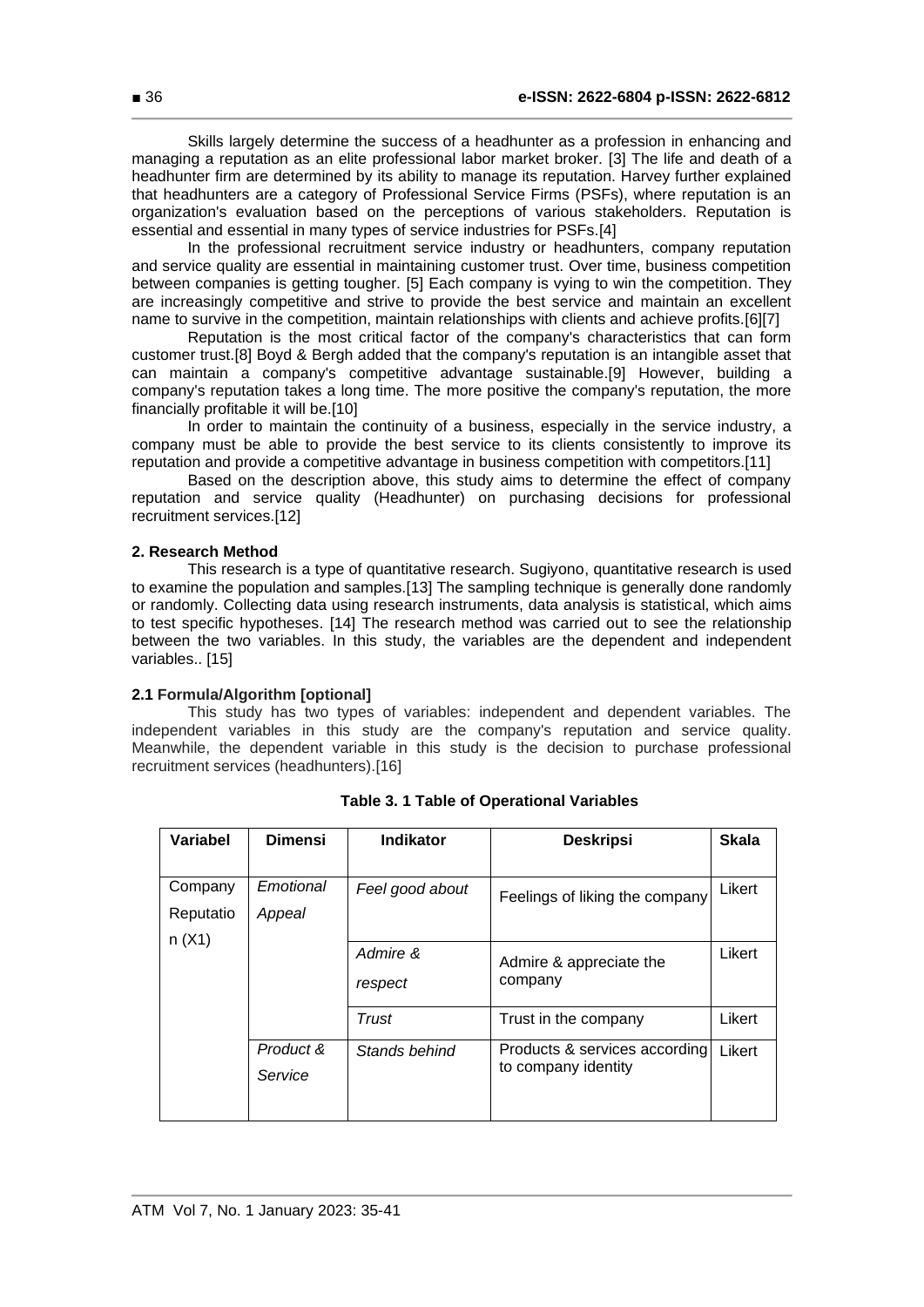|  | Offer high | The company offers high     | Likert |
|--|------------|-----------------------------|--------|
|  | quality    | quality products & services |        |
|  |            |                             |        |

|                            |                           | Develops<br>innovative                                      | The company is always<br>innovating                                               | Likert |
|----------------------------|---------------------------|-------------------------------------------------------------|-----------------------------------------------------------------------------------|--------|
|                            |                           | Offer good value                                            | The company offers high<br>quality products & services                            | Likert |
|                            | Vision $\&$<br>Leadership | <b>Has Excellent</b><br>Leadership                          | The company has a reliable<br>leader                                              | Likert |
|                            |                           | Has a clear<br>vision for the<br>future                     | The company has a<br>clear vision for the<br>future                               | Likert |
|                            |                           | Recognize/takes<br>advantage of<br>marketing<br>opportunity | Companies are able to find<br>and take advantage of existing<br>opportunities     | Likert |
|                            | Workplace<br>Environment  | Well managed                                                | The company is well managed                                                       | Likert |
|                            |                           | Look like a good<br>company to<br>work for                  | Company looks like a<br>good place to work                                        | Likert |
|                            |                           | Look like has a<br>good employees                           | The company seems to have<br>professional<br>employees/workers in their<br>fields | Likert |
| Service<br>Quality<br>(X2) |                           | Reliability                                                 | Work consistency & ability to<br>be trusted                                       | Likert |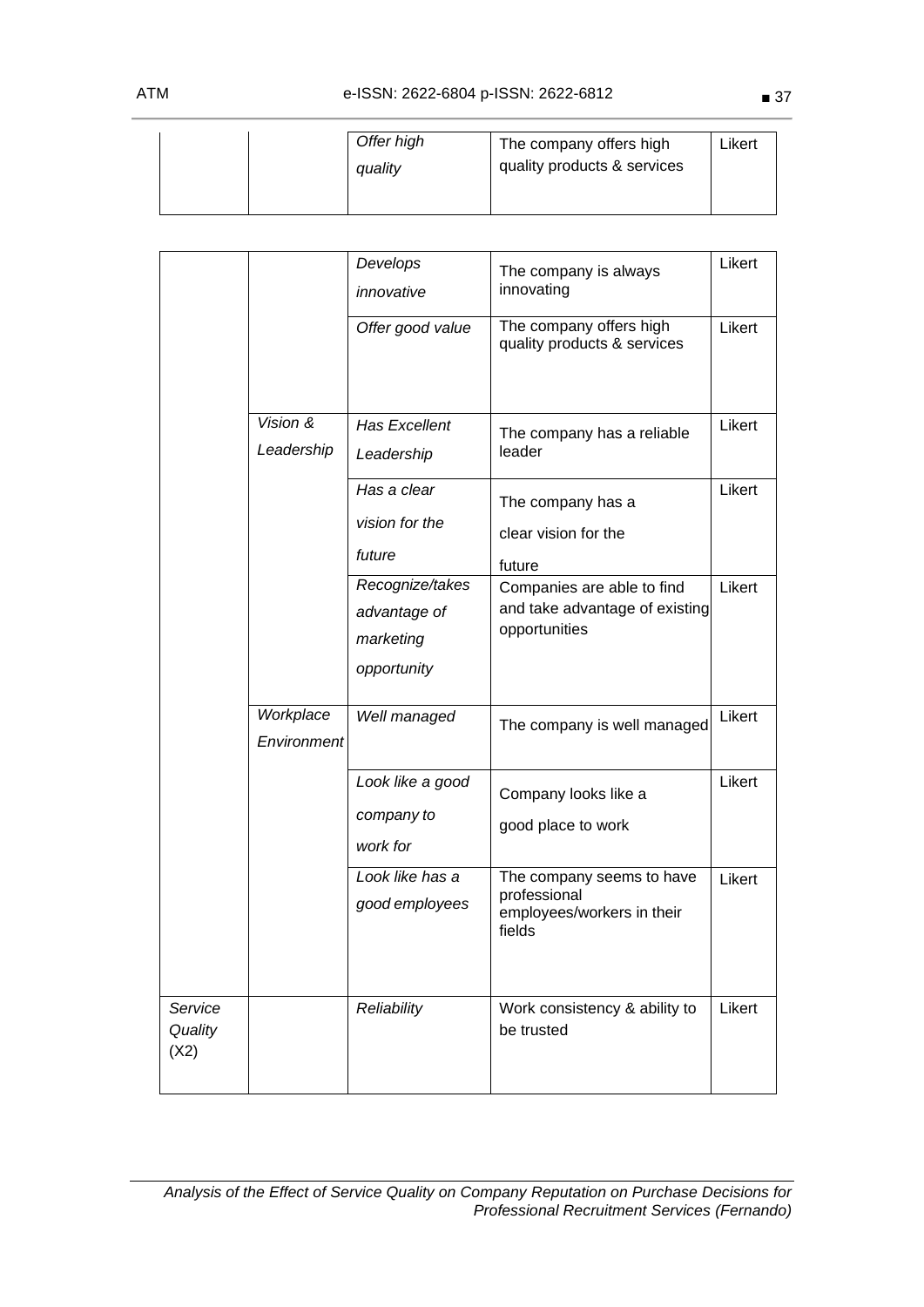|                           | Responsiveness               | Ability and readiness to<br>provide services that<br>customers need                                  | Likert |
|---------------------------|------------------------------|------------------------------------------------------------------------------------------------------|--------|
|                           | Tangible                     | Physical representation of<br>services                                                               | Likert |
|                           | Assurance                    | Knowledge, courtesy and<br>trustworthy                                                               | Likert |
|                           | Emphaty                      | Ease of building relationships,<br>good communication, caring<br>and understanding customer<br>needs | Likert |
| <b>Buying</b><br>decision | Need/problem<br>recognition  | Recognizing the desired                                                                              | Likert |
| (Y)                       |                              | state with the actual<br>situation                                                                   |        |
|                           | <b>Information</b><br>search | The search for a decisive<br>solution                                                                | Likert |
|                           | Alternative<br>Evaluation    | Evaluate options to narrow the<br>choice to the desired<br>alternator                                | Likert |
|                           | Purchase<br>Decision         | Make a purchase based on<br>the chosen alternative                                                   | Likert |

|  | Post-purchase | Are satisfied or           | Likert |
|--|---------------|----------------------------|--------|
|  | behaviour     | dissatisfied post-         |        |
|  |               | purchase                   |        |
|  |               | (Post purchase dissonance) |        |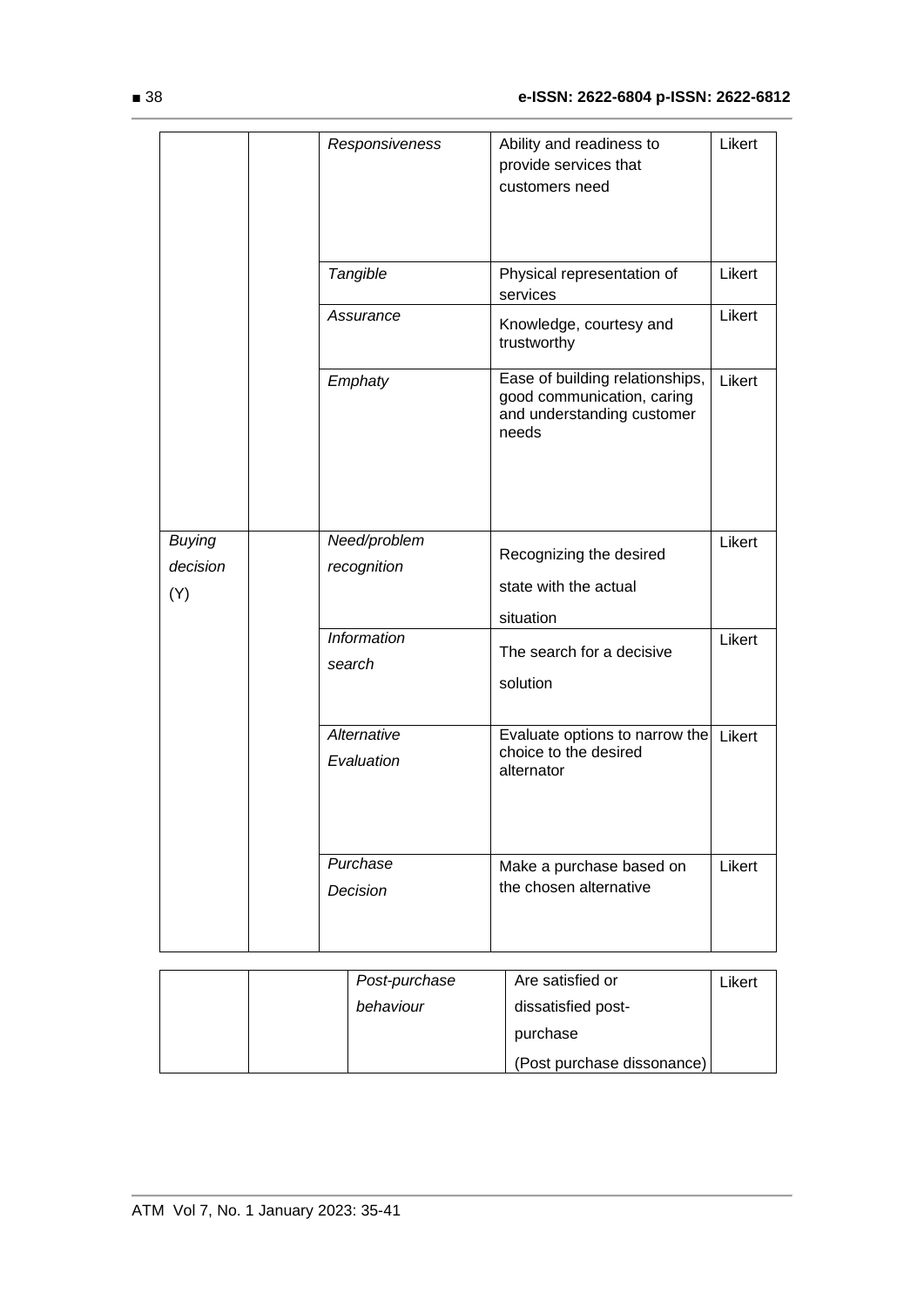# **2.2 Literature Review**

The data analysis method used in this research is the multiple linear regression method. Multiple linear regression analysis provides facilities to objectively assess the degree and character of the relationship between the independent and dependent variables. The influence between variables in this study can be known using the SPSS (Statistical Package for the Social Science) application. The form of the equation of the path is as follows:

 $Y=$  pyx1 + pyx2 + pyxk +  $\overline{Y}$ 

Y= Service purchase decision (endogen)

X1, X2= Effect of company reputation and service quality P= Path coefficient between causal variables and effect variables  $\overline{\Sigma}$  = Variabel residu (error)

# **3. Result and Discussion**

In this study, the population is the clients of the consulting firm Headhunter X in Jakarta; the author proposes a set of questionnaires to the respondents totaling 115 people. This questionnaire consists of several statements representing the three variables studied. The three research instruments in a questionnaire are instruments about company reputation, service quality, and purchasing decisions. The company reputation variable questionnaire consists of 13 statement items. Service quality consists of 5 statement items and the variable. The purchase decision consists of 5 statement items. The results or data obtained from questionnaires that respondents have filled out are then entered or processed by SPSS software (Statistical Program Social Science).[17]

# **3.2 Validity and Reliability Test**

Testing the validity and reliability in this study used the SPSS (Statical Package for the Social Science) version 22 application to calculate the correlation between each answer item and the total score. To measure whether the instrument is valid or not, it is done by comparing the calculated correlation number with the critical number in the correlation table for the r-value with a confidence level of 95 percent. Then the calculated r is compared with the r table, with the following decision criteria:

- (1) If r count > r table, it means that the research instrument is valid
- (2) If r count < r table, it means the research instrument is not valid

Instrument reliability shows that an instrument can be trusted as a consistent measuring tool in data collection. The instrument can be trusted if the calculated r-value is greater than the table r table. The value of the instrument reliability test results can also be grouped into:

- Less reliable with Cronbach's Alpha coefficient (0.00-0.20)
- Somewhat reliable with Cronbach's Alpha coefficient (0.21-0.40)
- Quite reliable with Cronbach's Alpha coefficient (0.41-0.60)
- Reliable with Cronbach's Alpha coefficient (0.61-0.80)

## **4. Conclusion**

This study aims to determine the relationship of company reputation and service quality to purchasing decisions on professional recruitment services. Based on the analysis of the variables used, the following conclusions were drawn: First, of the 13 forming factors of the independent variable (X1), eleven forming factors influence customer purchasing decisions in using headhunter services. At the same time, the other two independent variable factors can be ignored because their statements are vague, namely admiration and interest. Second, the five factors that make up the independent variable Quality of Service (X2) affect customers' purchasing decisions when using headhunter services. Third, Five factors form the dependent variable on purchasing decisions ( Y) has a strong correlation with the independent variables Company reputation & service quality, but the dominance with the most decisive influence is service quality.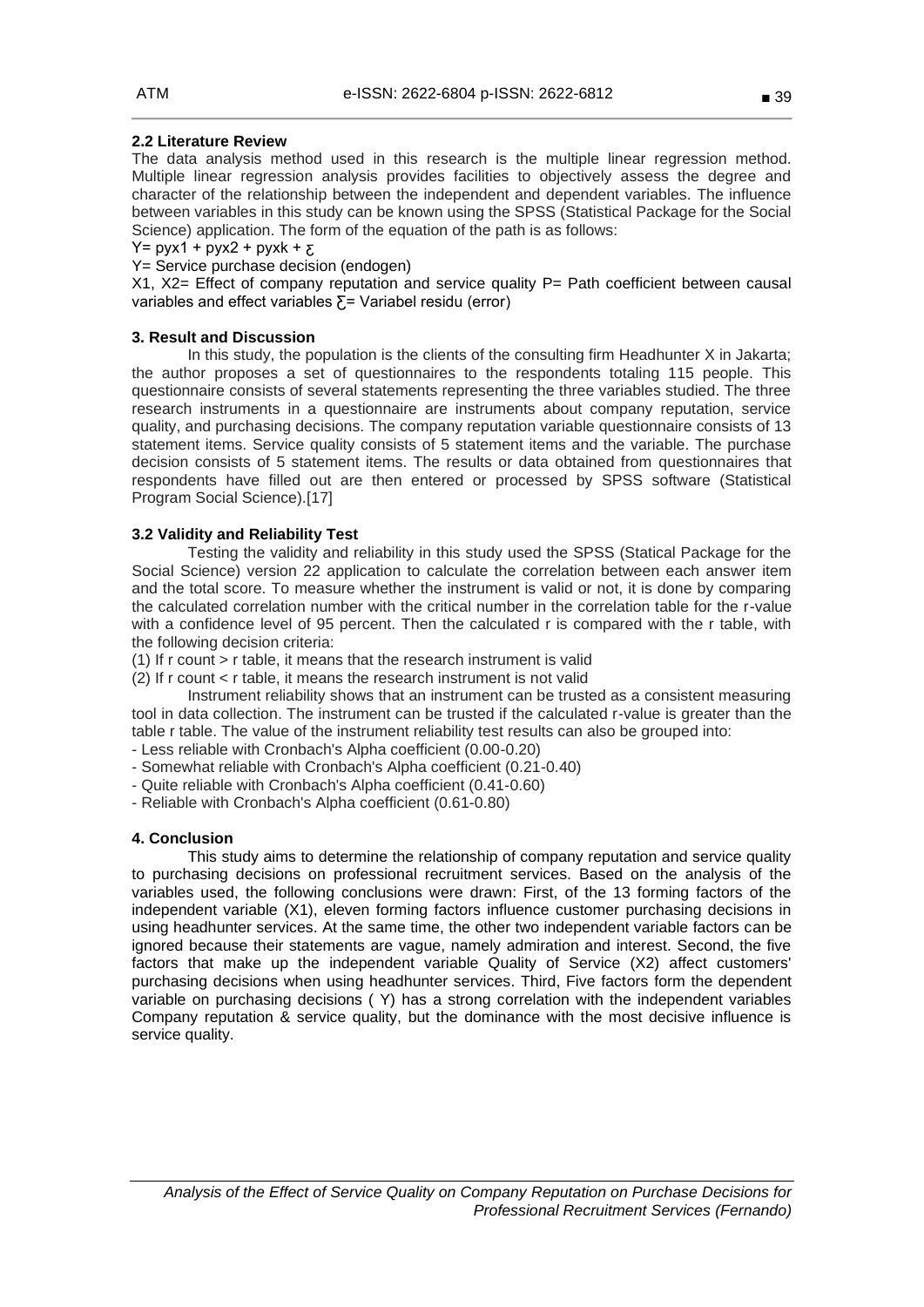## **5. Suggestion**

Based on the results of this study, some recommendations can be applied both practically and academically. The practical recommendations are:

1. Headhunter companies are expected to improve the best service to provide a good image/reputation to clients because the nature of service companies is service and how to give satisfaction to customers/clients.[18]

2. Headhunter companies, besides having an obligation to provide the best service to clients, another thing is to maintain the good name of the candidates who have been processed, because these candidates can indeed become influencers who give a positive impression to clients or other companies.[19]

While the academic recommendations are:

1. Future research is expected to raise one case from a large headhunter company (local/international) regarding building the reputation of a headhunter service company.[20] This is so that the headhunter Industry has a proven academic subject of what reputation looks like in the Headhunter Industry[21][22]

2. Further research that can be exposed is looking at the point of view of candidates who have experienced the services of the headhunter industry so that we can academically see clearly what it is like to build a company reputation from the perspective of clients and candidates.[23]

## **References**

- [1] W. S. Harvey, J. V Beaverstock, and H. Li, "Common threats and managing reputation in executive search firms," *Br. J. Manag.*, vol. 30, no. 4, pp. 847–868, 2019.
- [2] M. Yazdanpanah and F. R. Feyzabad, "Investigating Iranian farmers' satisfaction with agricultural extension programs using the American customer satisfaction index," *J. Agric. Food Inf.*, vol. 18, no. 2, pp. 123–135, 2017.
- [3] K. Kumagai, "Sustainable plastic clothing and brand luxury: a discussion of contradictory consumer behaviour," *Asia Pacific J. Mark. Logist.*, 2020.
- [4] F. S. T. Istiakroh, "PENGARUH KOMUNIKASI TERHADAP PELAYANAN PRIMA KEPADA MASYARAKAT DI KANTOR LURAH BUKUAN," *Adm. PUBLIK*, vol. 1, no. 2, pp. 61–65, 2018.
- [5] K. Podnar and U. Golob, "The quest for the corporate reputation definition: Lessons from the interconnection model of identity, image, and reputation," *Corp. Reput. Rev.*, vol. 20, no. 3, pp. 186–192, 2017.
- [6] N. Antoniades and I. Mohr, "Strengthening US Politicians' Reputation," *Society*, vol. 57, no. 1, pp. 41–52, 2020.
- [7] D. Apriani, A. Williams, U. Rahardja, A. Khoirunisa, and S. Avionita, "The Use of Science Technology In Islamic Practices and Rules In The Past Now and The Future," *Int. J. Cyber IT Serv. Manag.*, vol. 1, no. 1, pp. 48–64, 2021.
- [8] M. De Mooij, *Consumer behavior and culture: Consequences for global marketing and advertising*. Sage, 2019.
- [9] K. Arora and A. S. Bist, "Artificial intelligence based drug discovery techniques for covid-19 detection," *Aptisi Trans. Technopreneursh.*, vol. 2, no. 2, pp. 120–126, 2020.
- [10] T. N. Krishnan and H. Scullion, "Talent management and dynamic view of talent in small and medium enterprises," *Hum. Resour. Manag. Rev.*, vol. 27, no. 3, pp. 431–441, 2017.
- [11] C. E. Carroll, "Corporate reputation and the news media: The origin story," *Corp. Reput. Rev.*, vol. 20, no. 3, pp. 165–170, 2017.
- [12] J. Cornelissen, *Corporate communication: A guide to theory and practice*. Sage, 2020.
- [13] A. S. Bein, Y. I. Graha, and A. P. Pangestu, "Pandawan Website Design Based Content Management System As Media E-commerce Transaction," *Aptisi Trans. Technopreneursh.*, vol. 2, no. 1, pp. 87–97, 2020.
- [14] A. S. Anwar, U. Rahardja, A. G. Prawiyogi, and N. P. L. Santoso, "iLearning Model Approach in Creating Blockchain Based Higher Education Trust," *Int. J. Artif. Intell. Res.*, vol. 6, no. 1, 2022.
- [15] U. Rahardja, A. N. Hidayanto, P. O. H. Putra, and M. Hardini, "Immutable Ubiquitous Digital Certificate Authentication Using Blockchain Protocol," *J. Appl. Res. Technol.*, vol. 19, no. 4, pp. 308–321, 2021.
- [16] W. Setyowati, P. C. Kurniawan, A. Mardiansyah, E. P. Harahap, and N. Lutfiani, "The